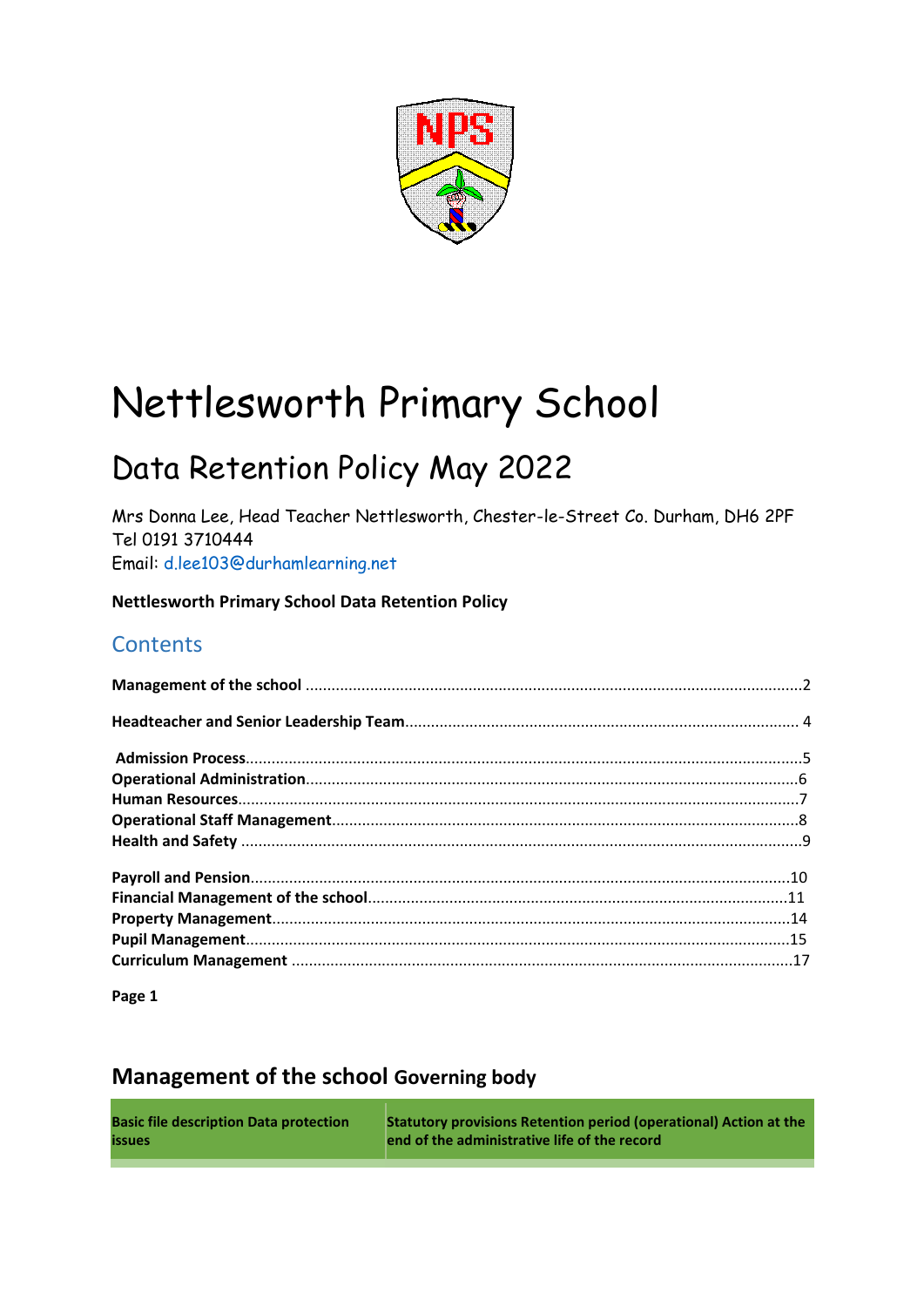| Agendas for governing<br>body meetings                                                                                    | If dealing with<br>confidential<br>issues relating to<br>staff |                                      | One copy should be<br>retained with the<br>master set of minutes.<br>All other copies can be<br>disposed of | <b>SECURE DISPOSAL</b>                                                                                                                              |
|---------------------------------------------------------------------------------------------------------------------------|----------------------------------------------------------------|--------------------------------------|-------------------------------------------------------------------------------------------------------------|-----------------------------------------------------------------------------------------------------------------------------------------------------|
| Minutes of governing<br>body meetings                                                                                     | If dealing with<br>confidential<br>issues relating to<br>staff |                                      |                                                                                                             |                                                                                                                                                     |
| Principal set (signed)                                                                                                    |                                                                |                                      | PERMANENT                                                                                                   | If the school is unable to<br>store these then they should<br>be offered to the County<br><b>Archives Service</b>                                   |
| Inspection copies                                                                                                         |                                                                |                                      | Date of meeting $+3$<br>years                                                                               | If these minutes contain any<br>sensitive, personal<br>information they must be<br>shredded                                                         |
| Reports presented to the confidential<br>governing body                                                                   | If dealing with<br>issues relating to<br>staff                 |                                      | 6 years                                                                                                     | <b>SECURE DISPOSAL or retain</b><br>with the signed set of the<br>minutes                                                                           |
| Meeting papers relating<br>to the annual parents'<br>meeting held under<br>section 33 of the<br><b>Education Act 2002</b> |                                                                | Education<br>Act 2002,<br>Section 33 | Date of meeting $+ a$<br>minimum of 6 years                                                                 | <b>SECURE DISPOSAL</b>                                                                                                                              |
| Instruments of<br>government including<br>articles of association                                                         |                                                                |                                      | PERMANENT                                                                                                   | These should be retained in<br>the school whilst the school<br>is open and then offered to<br>the County Archives Service<br>when the school closes |
| Trusts and endowments<br>managed by the<br>governing body                                                                 |                                                                |                                      | PERMANENT                                                                                                   | These should be retained in<br>the school whilst the school<br>is open and then offered to<br>the County Archive Service<br>when the school closes  |

| <b>issues</b>                                             | Basic file description Data protection Statutory provisions Retention period (operational) Action at the end<br>of the administrative life of the record |  |  |  |
|-----------------------------------------------------------|----------------------------------------------------------------------------------------------------------------------------------------------------------|--|--|--|
| Action plans created and<br>administered by the governing | Life of the action plan + 3 years $SECURE$                                                                                                               |  |  |  |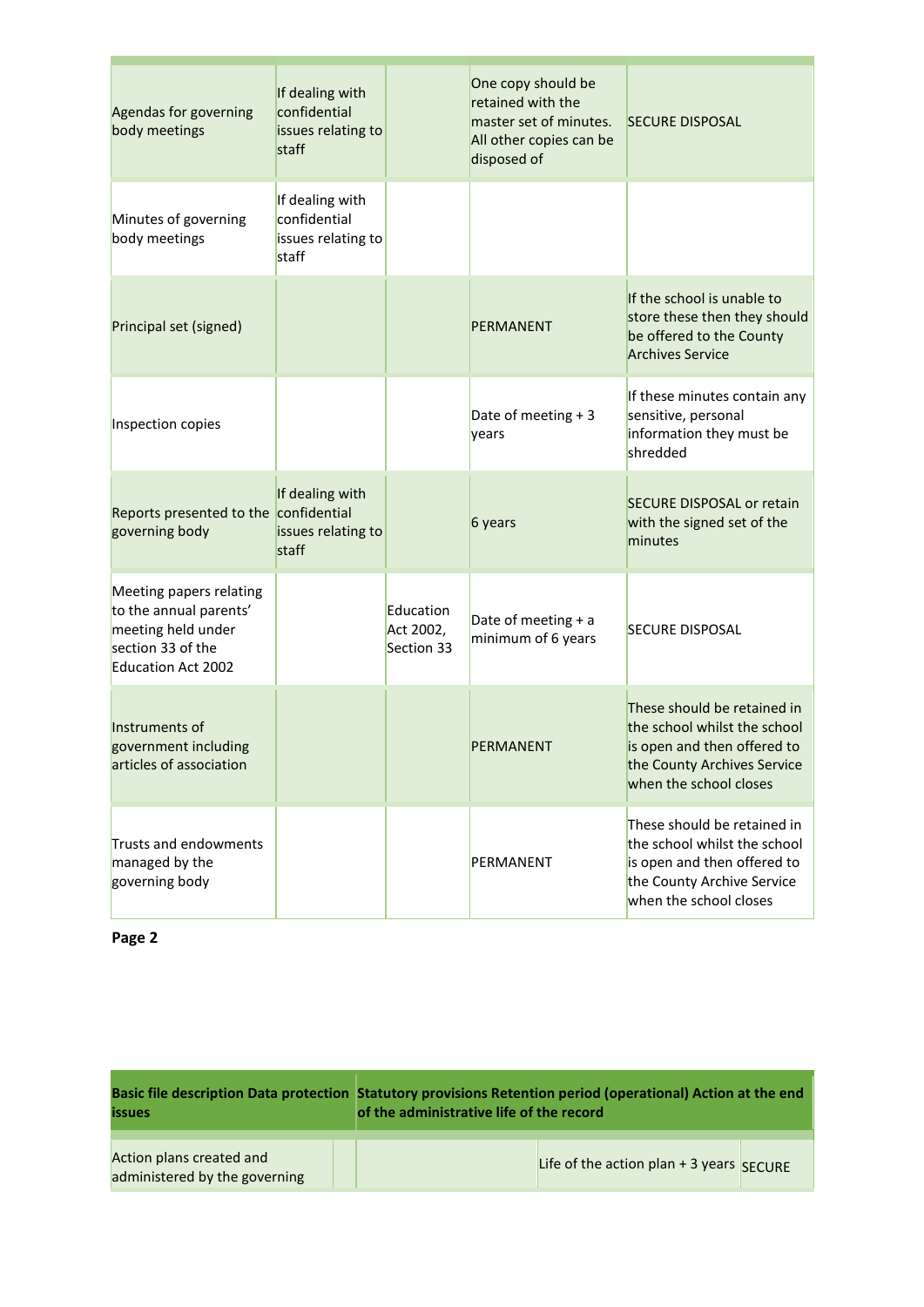| body                                                                                                                                                 |     |                                                                                                              |                                                                                                                                                | <b>DISPOSAL</b>                  |
|------------------------------------------------------------------------------------------------------------------------------------------------------|-----|--------------------------------------------------------------------------------------------------------------|------------------------------------------------------------------------------------------------------------------------------------------------|----------------------------------|
| Policy documents created and<br>administered by the governing<br>body                                                                                |     |                                                                                                              | Life of the policy $+3$ years                                                                                                                  | <b>SECURE</b><br><b>DISPOSAL</b> |
| Records relating to complaints<br>dealt with by the governing body                                                                                   | Yes |                                                                                                              | Date of the resolution of the<br>complaint $+$ a minimum of 6<br>years then review for further<br>retention in case of contentious<br>disputes | <b>SECURE</b><br><b>DISPOSAL</b> |
| Annual reports created under the<br>requirements of the Education<br>(Governor's Annual Reports)<br>(England) (Amendment)<br><b>Regulations 2002</b> |     | <b>Education (Governor's</b><br>Annual Reports) (England)<br>(Amendment) Regulations<br>2002 SI 2002 No 1171 | Date of report + 10 years                                                                                                                      | <b>SECURE</b><br><b>DISPOSAL</b> |
| Proposals concerning the change<br>of status of a maintained school<br>including specialist status schools<br>and academies                          |     |                                                                                                              | Date proposal accepted or<br>$declined + 3 years$                                                                                              | <b>SECURE</b><br><b>DISPOSAL</b> |

## **Headteacher and Senior Leadership Team**

| <b>Basic file description Data protection issues</b>                                                                                        |                                                             | <b>Statutory provisions Retention period (operational)</b><br>Action at the end of the administrative life of the<br>record |                                                                                                                                     |  |
|---------------------------------------------------------------------------------------------------------------------------------------------|-------------------------------------------------------------|-----------------------------------------------------------------------------------------------------------------------------|-------------------------------------------------------------------------------------------------------------------------------------|--|
| Log books of activity in the school<br>maintained by the Headteacher                                                                        | If refers to<br>individual pupils<br>or members of<br>staff | Date of last entry + a<br>minimum of 6 years<br>then REVIEW                                                                 | These could be of permanent<br>historical value and should be<br>offered to the County<br><b>Archives Service if</b><br>appropriate |  |
| Minutes of Senior Leadership Team<br>meetings and the meetings of other<br>internal administrative bodies                                   | If refers to<br>or members of<br>staff                      | individual pupils Date of the meeting +<br>3 years then REVIEW                                                              | <b>SECURE DISPOSAL</b>                                                                                                              |  |
| Reports created by the Headteacher or individual pupils<br>the Leadership Team                                                              | If refers to<br>or members of<br>staff                      | Date of the report $+ a$<br>minimum of 3 years<br>then review                                                               | <b>SECURE DISPOSAL</b>                                                                                                              |  |
| Records created by the Headteacher,<br>Deputy/Assistant Headteachers, and<br>other members of staff with<br>administrative responsibilities | If refers to<br>or members of<br>staff                      | individual pupils Current academic year<br>$+6$ years then review                                                           | <b>SECURE DISPOSAL</b>                                                                                                              |  |
| Correspondence created by the<br>Headteacher, Deputy/Assistant<br>Headteachers, and other members of<br>staff with administrative           | If refers to<br>individual pupils<br>or members of<br>staff | Date of<br>$correspondence + 3$<br>years then review                                                                        | <b>SECURE DISPOSAL</b>                                                                                                              |  |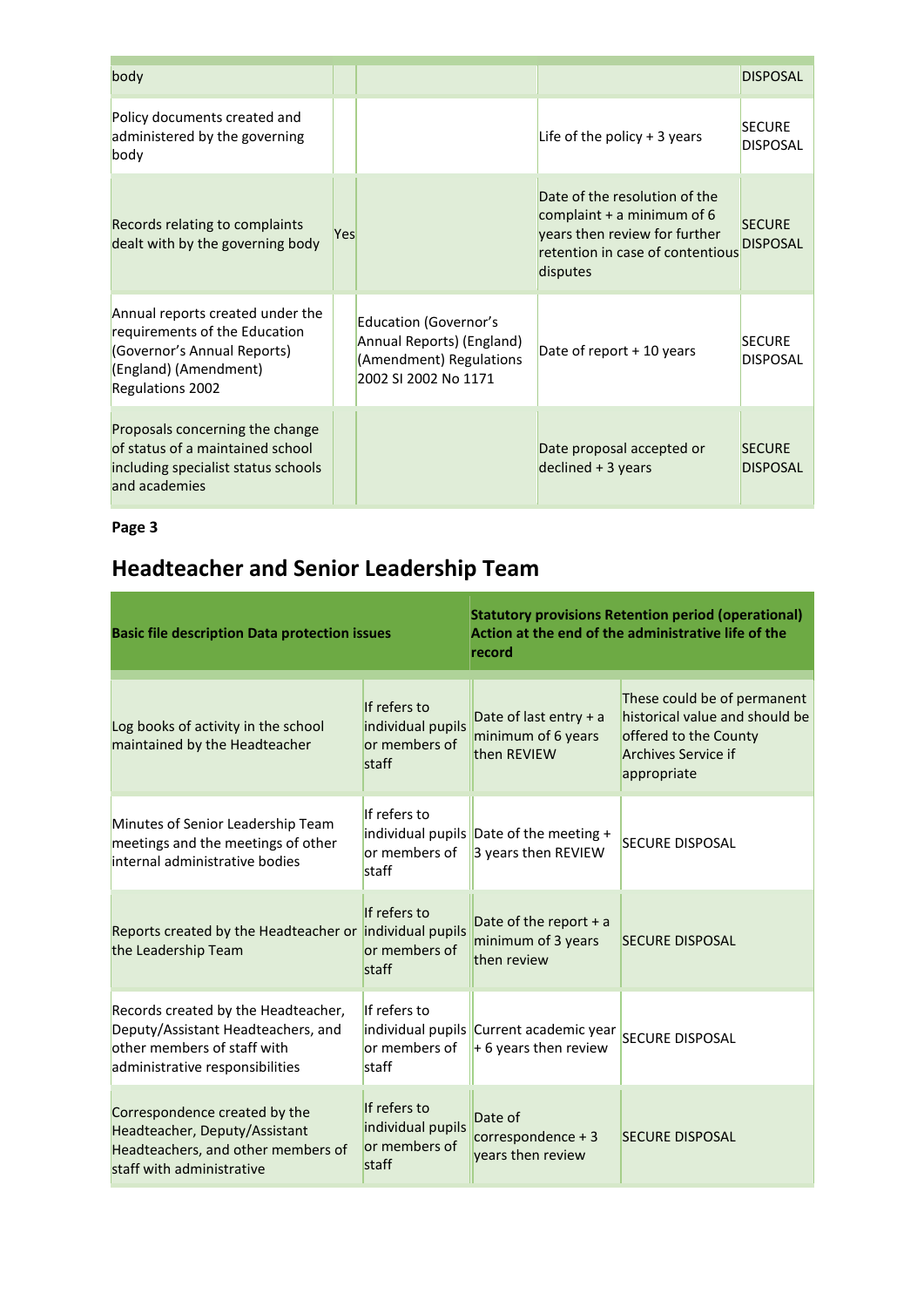| responsibilities               |     |                                |                        |
|--------------------------------|-----|--------------------------------|------------------------|
| Professional development plans | Yes | Life of the plan $+6$<br>vears | <b>SECURE DISPOSAL</b> |
| School development plans       |     | Life of the plan $+3$<br>years | <b>SECURE DISPOSAL</b> |

## **Admission Process**

| <b>Basic file description Data protection</b>                                                     |     |                                                                                                                                                                                                 |                                                                                                                                        |                                  |  |  |  |  |
|---------------------------------------------------------------------------------------------------|-----|-------------------------------------------------------------------------------------------------------------------------------------------------------------------------------------------------|----------------------------------------------------------------------------------------------------------------------------------------|----------------------------------|--|--|--|--|
| <i>issues</i>                                                                                     |     |                                                                                                                                                                                                 |                                                                                                                                        |                                  |  |  |  |  |
| <b>Statutory provisions</b>                                                                       |     |                                                                                                                                                                                                 |                                                                                                                                        |                                  |  |  |  |  |
| <b>Retention period (operational)</b>                                                             |     |                                                                                                                                                                                                 |                                                                                                                                        |                                  |  |  |  |  |
| Action at the end of the administrative life of the record                                        |     |                                                                                                                                                                                                 |                                                                                                                                        |                                  |  |  |  |  |
| All records relating to the<br>creation and implementation<br>of the School Admission's<br>Policy |     | <b>School Admissions Code Statutory</b><br>guidance for admission authorities,<br>governing bodies, local authorities,<br>school adjudicators and admissions<br>appeals panel December 2014     | Life of the policy $+3$ years<br>then review                                                                                           | <b>SECURE</b><br><b>DISPOSAL</b> |  |  |  |  |
| Admissions - if the<br>admission is successful                                                    |     | <b>School Admissions Code Statutory</b><br>guidance for admission authorities,<br>Yes governing bodies, local authorities,<br>school adjudicators and admissions<br>appeals panel December 2014 | Date of admission + 1 year                                                                                                             | <b>SECURE</b><br><b>DISPOSAL</b> |  |  |  |  |
| Admissions - if the appeal is<br>unsuccessful                                                     |     | <b>School Admissions Code Statutory</b><br>guidance for admission authorities,<br>Yes governing bodies, local authorities,<br>school adjudicators and admissions<br>appeals panel December 2014 | Resolution of case + 1 year                                                                                                            | <b>SECURE</b><br><b>DISPOSAL</b> |  |  |  |  |
| Register of admissions                                                                            | Yes | School attendance: Departmental<br>advice for maintained schools,<br>academies, independent schools and<br>local authorities 2014                                                               | Every entry in the admission<br>register must be preserved<br>for a period of 3 years after<br>the date on which the entry<br>was made | <b>REVIEW</b>                    |  |  |  |  |
| Admissions - if the<br>admission is successful                                                    |     | <b>School Admissions Code Statutory</b><br>guidance for admission authorities,<br>Yes governing bodies, local authorities,<br>school adjudicators and admissions<br>appeals panel December 2014 | Date of admission + 1 year                                                                                                             | <b>SECURE</b><br><b>DISPOSAL</b> |  |  |  |  |
| Proofs of address supplied<br>by parents as part of the<br>admissions process                     |     | <b>School Admissions Code Statutory</b><br>Yes guidance for admission authorities,<br>governing bodies, local authorities,                                                                      | Current year + 1 year                                                                                                                  | <b>SECURE</b>                    |  |  |  |  |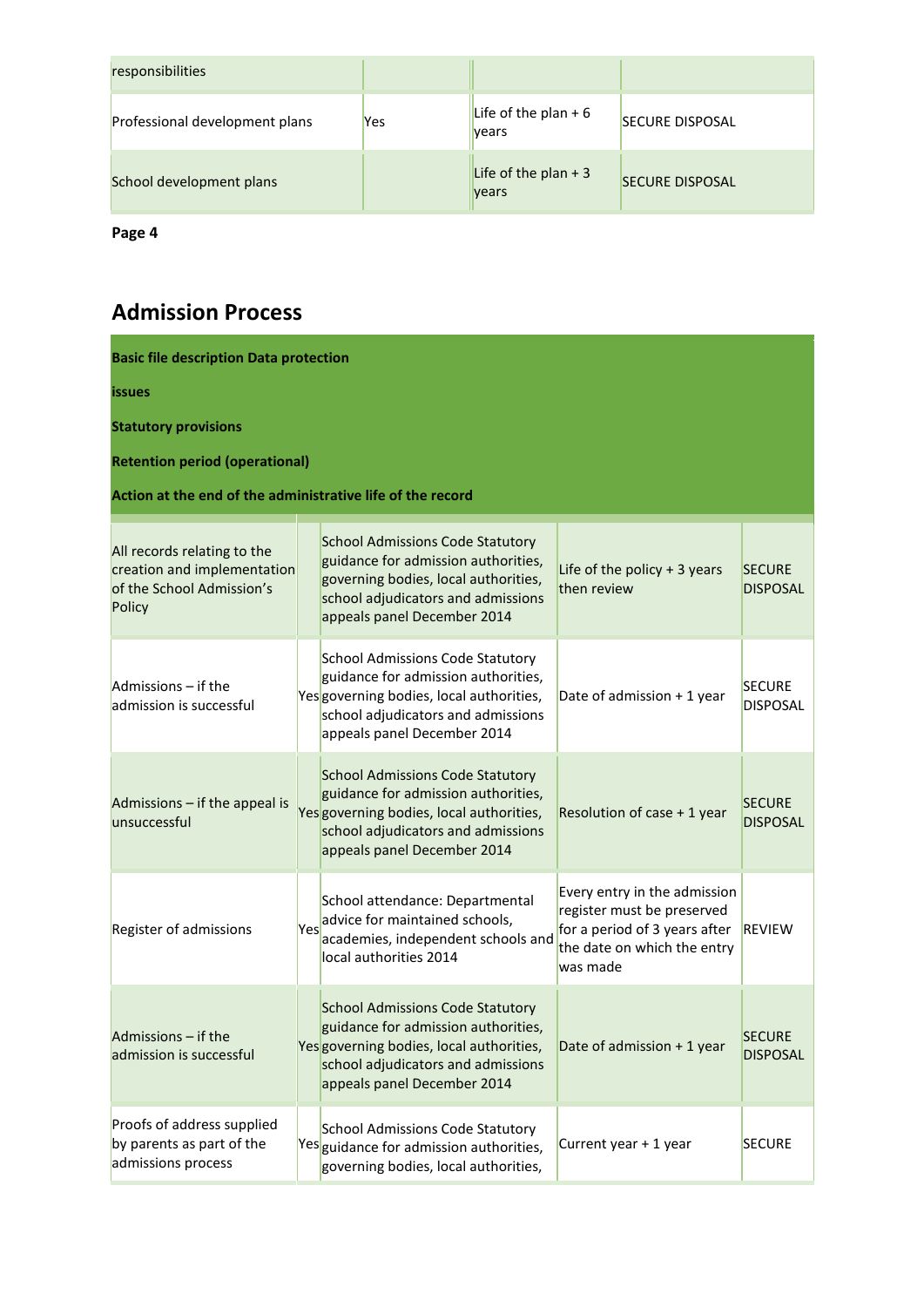|                                                                                                                   |     | school adjudicators and admissions<br>appeals panel December 2014 |                                                                                                 |                                  |
|-------------------------------------------------------------------------------------------------------------------|-----|-------------------------------------------------------------------|-------------------------------------------------------------------------------------------------|----------------------------------|
| Supplementary information<br>form including additional<br>information such as religion,<br>medical conditions etc | Yes |                                                                   | Added to pupil file when<br>successful, until appeals<br>process completed when<br>unsuccessful | <b>SECURE</b><br><b>DISPOSAL</b> |

## **Operational Administration**

| <b>Basic file description Data protection</b>                                                                 |     |                                              |                                    |  |  |  |  |  |  |
|---------------------------------------------------------------------------------------------------------------|-----|----------------------------------------------|------------------------------------|--|--|--|--|--|--|
| <b>issues</b>                                                                                                 |     |                                              |                                    |  |  |  |  |  |  |
| <b>Statutory provisions</b>                                                                                   |     |                                              |                                    |  |  |  |  |  |  |
| <b>Retention period (operational)</b>                                                                         |     |                                              |                                    |  |  |  |  |  |  |
| Action at the end of the administrative life of the record                                                    |     |                                              |                                    |  |  |  |  |  |  |
| General file series                                                                                           |     | Current year + 5 years SECURE<br>then REVIEW | <b>DISPOSAL</b>                    |  |  |  |  |  |  |
| Records relating to the creation and publication of the school<br>prospectus                                  |     | Current year + 3 years                       | <b>STANDARD</b><br><b>DISPOSAL</b> |  |  |  |  |  |  |
| Records relating to the creation and distribution of circulars to<br>staff, parents or pupils                 |     | Current year + 1 year                        | <b>STANDARD</b><br><b>DISPOSAL</b> |  |  |  |  |  |  |
| Newsletters and other items with short operational use                                                        |     | Current year + 1 year                        | <b>STANDARD</b><br><b>DISPOSAL</b> |  |  |  |  |  |  |
| Visitors' book and signing in sheets                                                                          | Yes | Current year + 6 years SECURE<br>then REVIEW | <b>DISPOSAL</b>                    |  |  |  |  |  |  |
| Records relating to the creation and management of Pare Teacher<br>Associations and/or Old Pupil Associations |     | Current year + 6 years SECURE<br>then REVIEW | <b>DISPOSAL</b>                    |  |  |  |  |  |  |

**Page 6** 

#### **Human Resources Recruitment**

| <b>Basic file description</b><br><b>Data protection</b><br><b>issues</b> |            | <b>Statutory provisions Retention period (operational)</b> | <b>Action at the end</b><br>of the<br>administrative life<br>of the record |                        |
|--------------------------------------------------------------------------|------------|------------------------------------------------------------|----------------------------------------------------------------------------|------------------------|
| All records leading up<br>to the appointment<br>of a new headteacher     | <b>Yes</b> |                                                            | Date of appointment + 6 years                                              | <b>SECURE DISPOSAL</b> |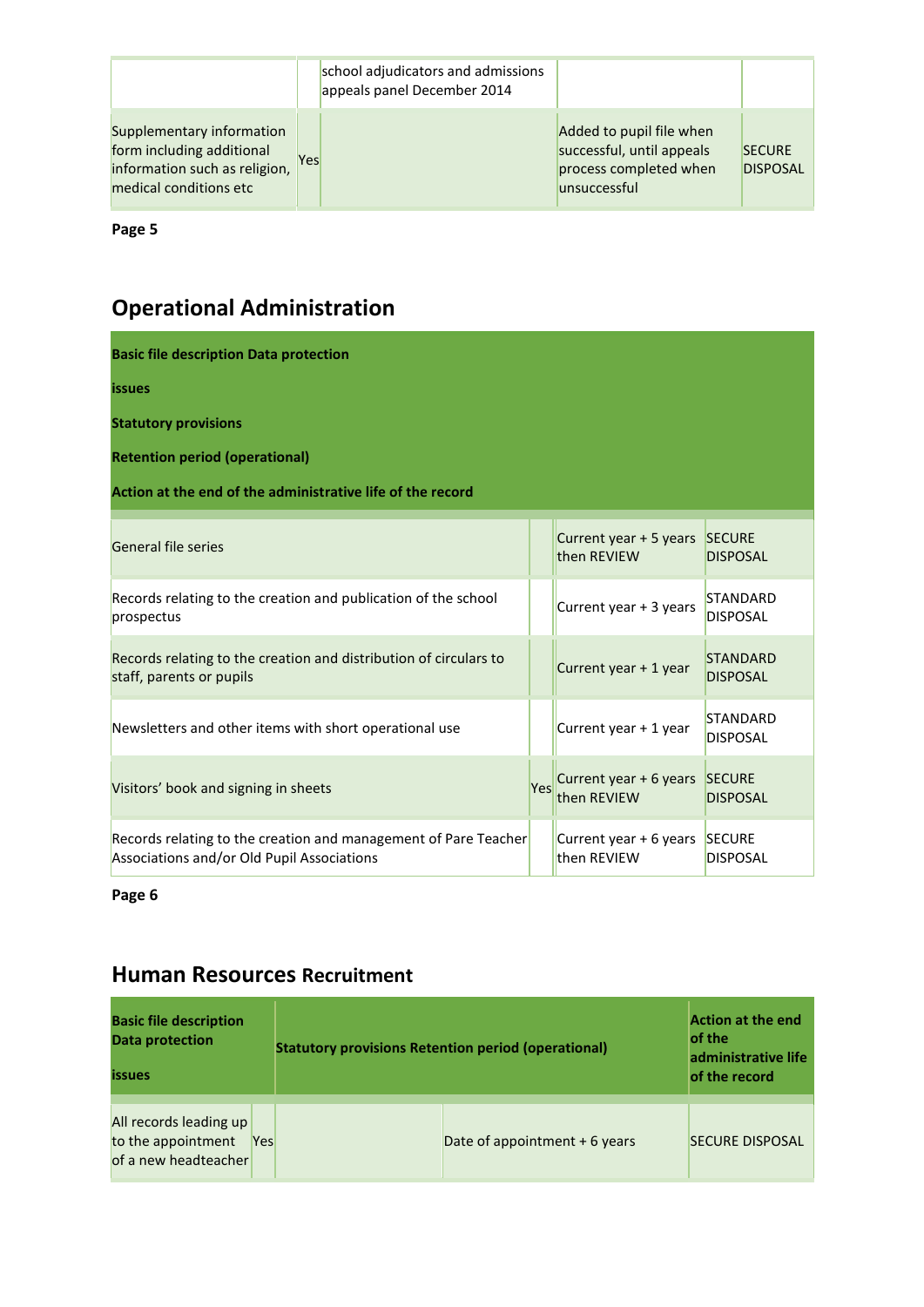| All records leading up<br>to the appointment<br>of a new member of<br>staff - unsuccessful<br>candidates           | <b>Yes</b> |                                                                                                                                                                                         | Date of appointment of successful<br>candidate $+6$ months                                                                                                                                                                                                  | <b>SECURE DISPOSAL</b> |
|--------------------------------------------------------------------------------------------------------------------|------------|-----------------------------------------------------------------------------------------------------------------------------------------------------------------------------------------|-------------------------------------------------------------------------------------------------------------------------------------------------------------------------------------------------------------------------------------------------------------|------------------------|
| All records leading up<br>to the appointment<br>of a new member of<br>staff - successful<br>candidate              | Yes        |                                                                                                                                                                                         | All the relevant information should be<br>added to the staff personal file (see<br>below) and all other information<br>retained for 6 months                                                                                                                | <b>SECURE DISPOSAL</b> |
| Pre-employment<br>vetting information -<br><b>DBS</b> checks                                                       |            | <b>DBS Update Service</b><br><b>Employer Guide June</b><br>2014: Keeping children<br>safe in education. July<br>2015 (Statutory Guidance<br>from Dept. of Education)<br>Sections 73, 74 | The school does not have to keep<br>copies of DBS certificates. If the school<br>does so the copy must NOT be<br>retained for more than 6 months                                                                                                            |                        |
| Proofs of identity<br>collected as part of<br>the process of<br>checking "portable"<br>enhanced DBS<br>disclosure  | Yes        |                                                                                                                                                                                         | Where possible these should be<br>checked and a note kept of what was<br>seen and what has been checked. If it<br>is felt necessary to keep copy<br>documentation then this should be<br>placed on the member of staff's<br>personal file                   |                        |
| Pre-employment<br>vetting information $-$<br>evidence proving the<br>right to work in the<br><b>United Kingdom</b> |            | An employer's guide to<br>Yes right to work checks<br>[Home Office May 2015]                                                                                                            | Where possible these documents<br>should be added to the staff personal<br>file (see below), but if they are kept<br>separately then the Home Office<br>requires that the documents are kept<br>for termination of employment plus<br>not less than 2 years |                        |

**Page 7** 

## **Operational Staff Management**

| <b>Basic file description Data</b><br>protection<br><b>issues</b> |     | <b>Statutory provisions Retention period</b><br>(operational) |                                         | Action at the end of the<br>administrative life of the<br>record |
|-------------------------------------------------------------------|-----|---------------------------------------------------------------|-----------------------------------------|------------------------------------------------------------------|
| Staff personal file                                               |     | Yes Limitation Act<br>1980 (Section 2)                        | Termination of<br>employment $+6$ years | <b>SECURE DISPOSAL</b>                                           |
| Timesheets                                                        | Yes |                                                               | Current year + 6 years SECURE DISPOSAL  |                                                                  |
| Annual<br>appraisal/assessment<br>records                         | Yes |                                                               | Current year + 5 years SECURE DISPOSAL  |                                                                  |

**Management of disciplinary and grievance processes**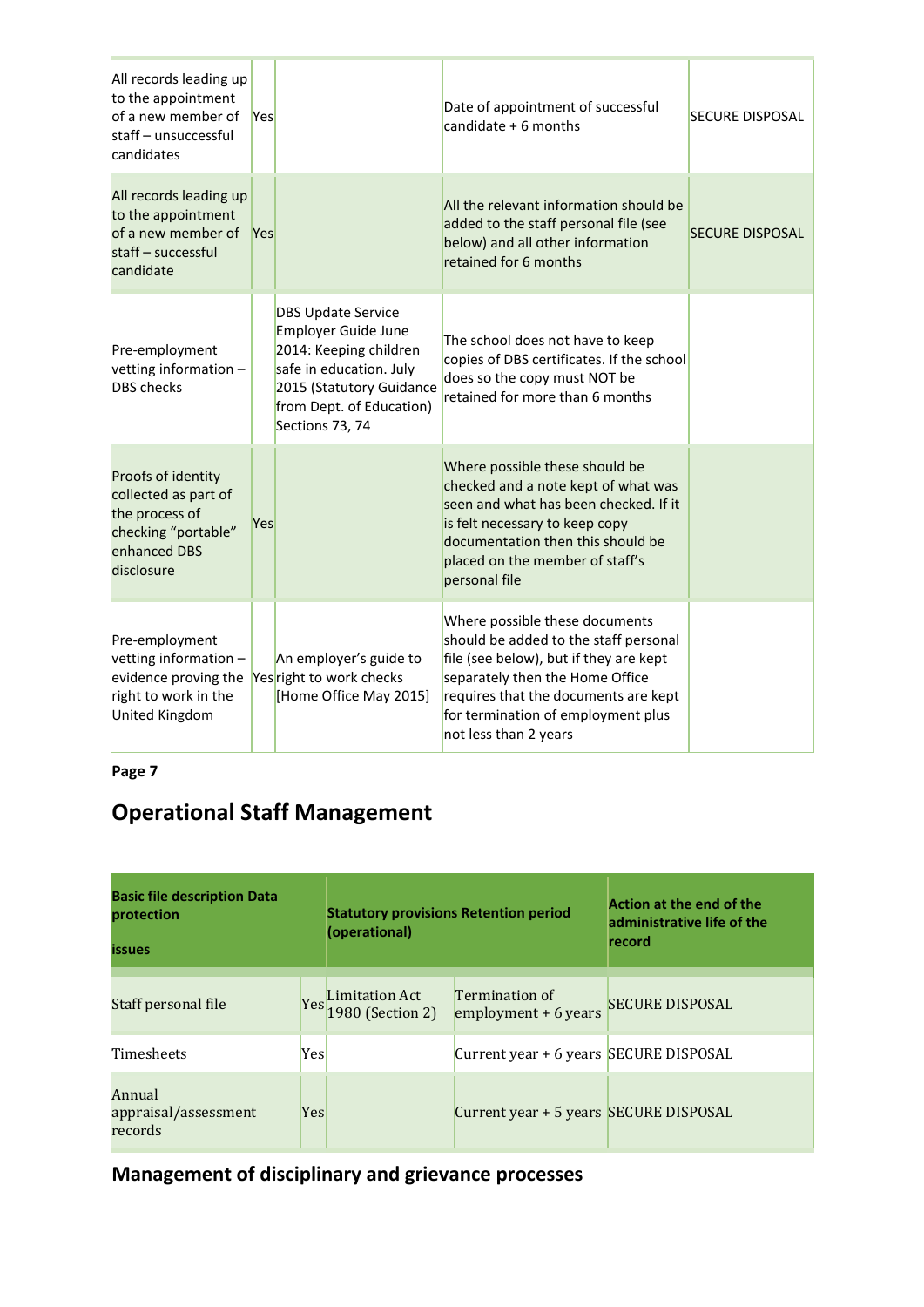| <b>Basic file description</b><br><b>Data protection</b><br><i>issues</i>                                                        |     | <b>Statutory provisions Retention period (operational)</b>                                                                                                                                                                                                | <b>Action at the end of</b><br>the administrative<br>life of the record                                                                                                                                                                                                                                                                |                                                                 |
|---------------------------------------------------------------------------------------------------------------------------------|-----|-----------------------------------------------------------------------------------------------------------------------------------------------------------------------------------------------------------------------------------------------------------|----------------------------------------------------------------------------------------------------------------------------------------------------------------------------------------------------------------------------------------------------------------------------------------------------------------------------------------|-----------------------------------------------------------------|
| Allegation of a child<br>protection nature<br>against a member<br>of staff including<br>where the<br>allegation is<br>unfounded | Yes | Keeping children safe in<br>education Statutory<br>guidance for schools and<br>colleges March 2015;<br>Working together to<br>safeguard children. A guide<br>to inter-agency working to<br>safeguard and promote the<br>welfare of children March<br>2015 | Until the person's normal<br>retirement age or 10 years from<br>the date of allegation whichever is<br>the longer then REVIEW. Note<br>allegations that are found to be<br>malicious should be removed from be shredded<br>personnel files. If found they are to<br>be kept on the file and a copy<br>provided to the person concerned | <b>SECURE DISPOSAL</b><br>These records must                    |
| Disciplinary - Oral<br>warning                                                                                                  | Yes |                                                                                                                                                                                                                                                           | Date of warning + 6 months                                                                                                                                                                                                                                                                                                             |                                                                 |
| Disciplinary -<br>Written warning - Yes<br>level 1                                                                              |     |                                                                                                                                                                                                                                                           | Date of warning + 6 months                                                                                                                                                                                                                                                                                                             | SECURE DISPOSAL [If<br>warnings are placed                      |
| Disciplinary -<br>Written warning -<br>Yes<br>level 2                                                                           |     |                                                                                                                                                                                                                                                           | Date of warning + 12 months                                                                                                                                                                                                                                                                                                            | on personal files then<br>they must be weeded<br>from the file] |
| Disciplinary - Final<br>warning                                                                                                 | Yes |                                                                                                                                                                                                                                                           | Date of warning + 18 months                                                                                                                                                                                                                                                                                                            |                                                                 |
| Disciplinary - Case<br>not found                                                                                                | Yes |                                                                                                                                                                                                                                                           | Dispose at conclusion of case                                                                                                                                                                                                                                                                                                          | <b>SECURE DISPOSAL</b>                                          |

## **Health and Safety**

| <b>Basic file description Data</b><br>protection<br><i>issues</i> |     | <b>Statutory provisions Retention period (operational)</b> | <b>Action at the end of</b><br>the administrative<br>life of the record                                                     |                        |
|-------------------------------------------------------------------|-----|------------------------------------------------------------|-----------------------------------------------------------------------------------------------------------------------------|------------------------|
| Health and safety policy<br>statements                            |     |                                                            | Life of policy $+3$ years                                                                                                   | <b>SECURE DISPOSAL</b> |
| Health and safety risk<br>assessments                             |     |                                                            | Life of risk assessment +<br>3 years                                                                                        | <b>SECURE DISPOSAL</b> |
| Records relating to<br>accident/injury at work                    | Yes |                                                            | Date of incident + 12<br>years in the case of<br>serious accidents a<br>further retention period<br>will need to be applied | <b>SECURE DISPOSAL</b> |
| Accident reporting - Adults   Yes  Social Security (Claims and    |     | Payments) Regulations 1979                                 | Date of the incident $+6$<br>vears                                                                                          | <b>SECURE DISPOSAL</b> |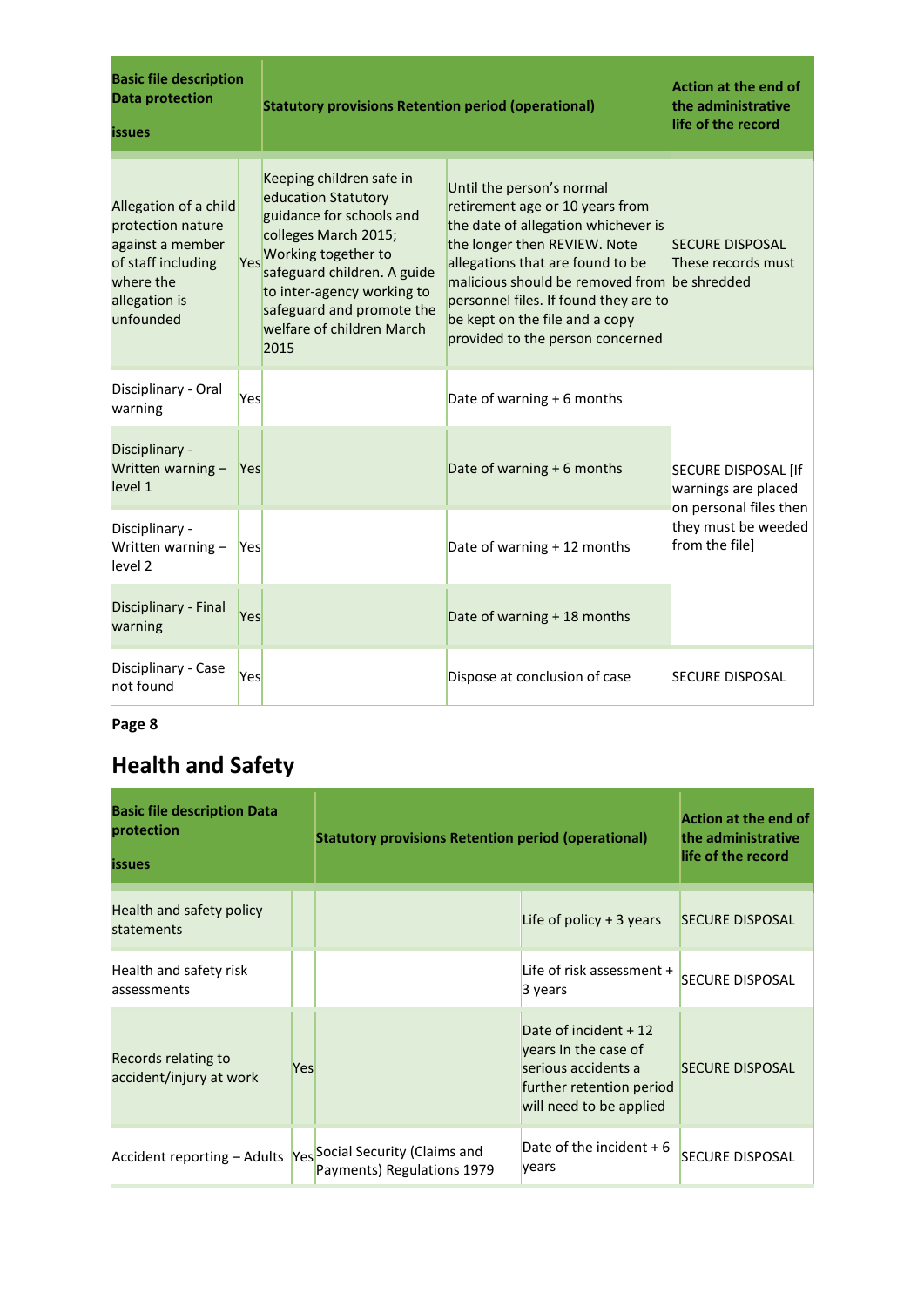|                                                                                                                          | <b>Regulation 25. Social Security</b><br>Administration Act 1992 Section<br>8. Limitation Act 1980         |                                   |                        |
|--------------------------------------------------------------------------------------------------------------------------|------------------------------------------------------------------------------------------------------------|-----------------------------------|------------------------|
| Accident reporting -<br>Children                                                                                         | Yes As Accident reporting - Adults<br>(above)                                                              | $DOB$ of the child $+25$<br>vears | <b>SECURE DISPOSAL</b> |
| Control of Substances<br><b>Hazardous to Health</b><br>(COSHH)                                                           | Control of Substances<br><b>Hazardous to Health</b><br>Regulations 2002. SI 2002 No<br>2677 Regulation 11; | Current year + 40 years           | <b>SECURE DISPOSAL</b> |
| Process of monitoring of<br>areas where employees and<br>persons are likely to have<br>come in contact with<br>asbestos  | Control of Asbestos at Work<br>Regulations 2012 SI 1012 No<br>632 Regulation 19                            | Last action $+40$ years           | <b>SECURE DISPOSAL</b> |
| Process of monitoring of<br>areas where employees and<br>persons are likely to have<br>come in contact with<br>radiation |                                                                                                            | Last action $+50$ years           | <b>SECURE DISPOSAL</b> |
| Fire precautions log books                                                                                               |                                                                                                            | Current year + 6 years            | <b>SECURE DISPOSAL</b> |

## **Payroll and Pension**

| <b>Basic file description Data</b><br>protection<br><b>issues</b>                          |     | <b>Statutory provisions Retention period</b><br>(operational)                                         |                                       | Action at the end of the<br>administrative life of the<br>record |
|--------------------------------------------------------------------------------------------|-----|-------------------------------------------------------------------------------------------------------|---------------------------------------|------------------------------------------------------------------|
| Maternity pay records                                                                      |     | Statutory Maternity Pay (General)<br>Yes Regulations 1986 (SI1986/1960),<br>revised 1999 (SI1999/567) | Current<br>$\sqrt{2}$<br><b>vears</b> | <b>SECURE DISPOSAL</b>                                           |
| Records held under Retirement<br>Benefits Schemes (Information<br>Powers) Regulations 1995 | Yes |                                                                                                       | Current<br>$\sqrt{2}$<br>vears        | <b>SECURE DISPOSAL</b>                                           |

**Page 10** 

## **Financial Management of the school Risk management and insurance**

**Basic file description Data Statutory protection provisions** 

**issues**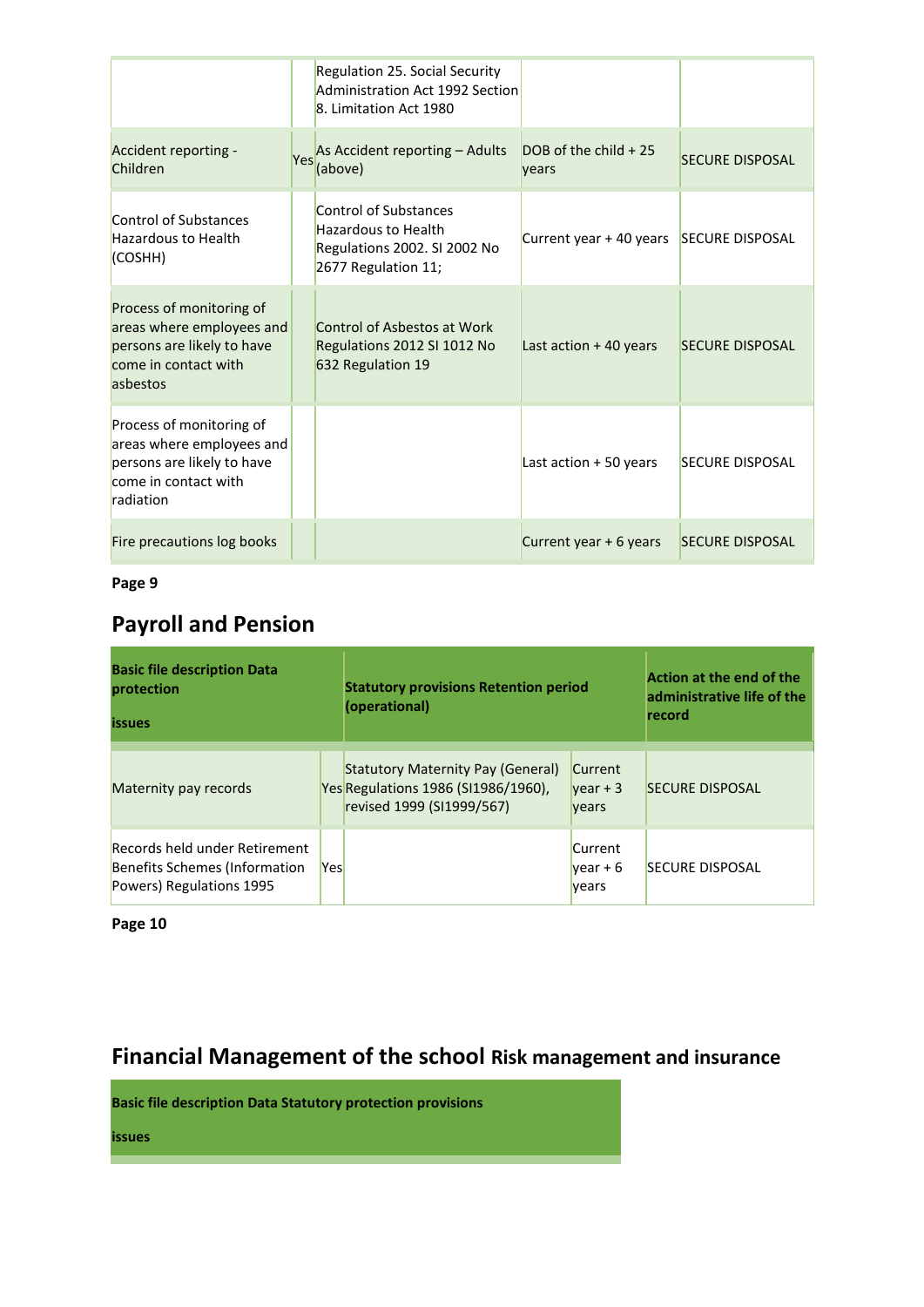| <b>Retention period (operational)</b>                                           |  |  |  |  |  |  |
|---------------------------------------------------------------------------------|--|--|--|--|--|--|
| Action at the end of the administrative life of the record                      |  |  |  |  |  |  |
| Employer's liability insurance Closure of the school + 40 years SECURE DISPOSAL |  |  |  |  |  |  |

#### **Asset Management**

**Basic file description Data Statutory Retention period (operational) Action at the end of the protection provisions administrative life of the record** 

| . .<br>. .<br><b>Service Service</b> | . .<br><b>Service Service</b> | . .<br><b>Service Service</b> | ٠ |
|--------------------------------------|-------------------------------|-------------------------------|---|

| Inventories of furniture and equipment      | Current year + 6 years                      | <b>SECURE DISPOSAL</b> |
|---------------------------------------------|---------------------------------------------|------------------------|
| Burglary, theft, and vandalism report forms | $\sqrt{\frac{1}{1}}$ Current year + 6 years | <b>SECURE DISPOSAL</b> |

**Page 11**

#### **Accounts and statements including budget management**

**Basic file description Data Statutory Retention period (operational) Action at the end of the protection provisions administrative life of the record** 

| __<br><b>Service Service</b> | __ | <b>Service Service</b> | -- |
|------------------------------|----|------------------------|----|

| Annual accounts                                                                                                                  | Current year + 6 years                                                     | <b>STANDARD</b><br><b>DISPOSAL</b> |
|----------------------------------------------------------------------------------------------------------------------------------|----------------------------------------------------------------------------|------------------------------------|
| Loans and grants managed by the schools                                                                                          | Date of last payment on the SECURE<br>loan + 12 years then REVIEW DISPOSAL |                                    |
| <b>Student Grant Applications</b>                                                                                                | Yes Current year + 3 years                                                 | <b>SECURE</b><br><b>DISPOSAL</b>   |
| All records relating to the creation and management of<br>budgets including the Annual Budget statement and<br>background papers | Life of the budget $+3$ years                                              | <b>SECURE</b><br><b>DISPOSAL</b>   |
| Invoices, receipts, order books and requisitions, delivery<br>notices                                                            | Current financial year $+6$<br>years                                       | <b>SECURE</b><br><b>DISPOSAL</b>   |
| Records relating to the collection and banking of monies                                                                         | Current financial year $+6$<br>vears                                       | <b>SECURE</b><br><b>DISPOSAL</b>   |
| Records relating to the identification and collection of debt                                                                    | Current financial year $+6$<br>vears                                       | <b>SECURE</b><br><b>DISPOSAL</b>   |

#### **Contract Management**

| <b>Basic file description Data protection</b> | Statutory Retention period (operational) Action at the end of the |                                         |  |  |  |
|-----------------------------------------------|-------------------------------------------------------------------|-----------------------------------------|--|--|--|
| <b>issues</b>                                 | provisions administrative life of the record                      |                                         |  |  |  |
| All records relating to the management        | Limitation Act                                                    | Last payment on the contract $+$ SECURE |  |  |  |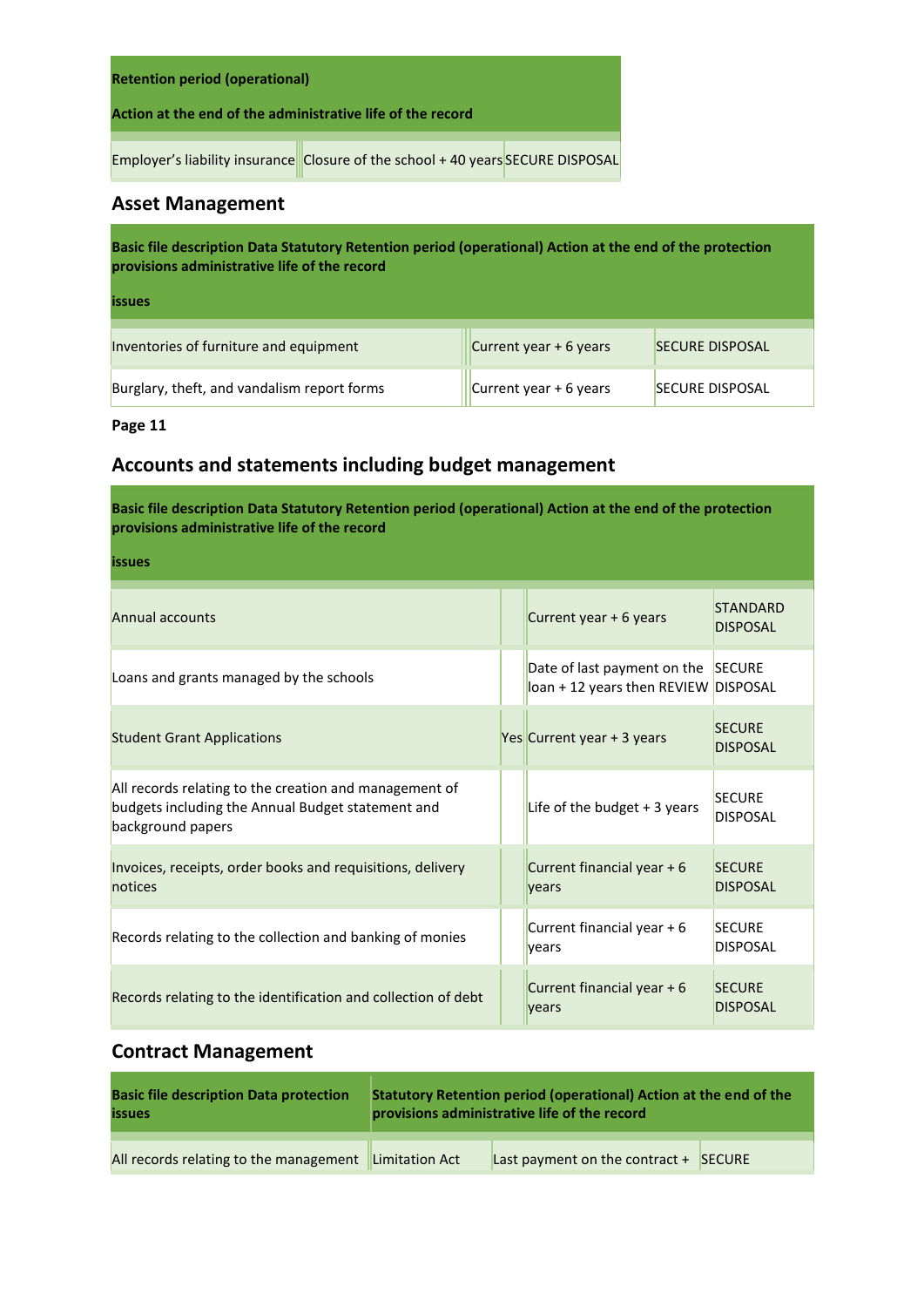| of contracts under seal                | 1990           | 12 years                         | <b>DISPOSAL</b> |
|----------------------------------------|----------------|----------------------------------|-----------------|
| All records relating to the management | Limitation Act | Last payment on the contract $+$ | <b>SECURE</b>   |
| of contracts under signature           | 1990           | 6 years                          | <b>DISPOSAL</b> |
| All records relating to the management | Limitation Act | Last payment on the contract $+$ | <b>SECURE</b>   |
| of contracts under seal                | 1990           | 12 years                         | <b>DISPOSAL</b> |

#### **School Fund**

| <b>Basic file description</b>                                             | Data<br>protection<br><b>issues</b> | <b>Statutory</b><br>provisions    | <b>Retention period</b><br>(operational)   | <b>Action at the end of the</b><br>administrative life of the<br>record      |
|---------------------------------------------------------------------------|-------------------------------------|-----------------------------------|--------------------------------------------|------------------------------------------------------------------------------|
| All records relating to the<br>management of contracts<br>under signature |                                     | Limitation<br><b>Act 1990</b>     | Last payment on the<br>contract $+6$ years | <b>SECURE DISPOSAL</b>                                                       |
| Records relating to the<br>monitoring of contracts                        |                                     |                                   | Current year + 2<br>years                  | <b>SECURE DISPOSAL</b>                                                       |
| <b>Basic file description Data</b><br>protection issues                   |                                     | administrative life of the record |                                            | Statutory Retention period (operational) Action at the end of the provisions |
| School fund - cheque books                                                | Current year + 6 years              |                                   |                                            | <b>SECURE DISPOSAL</b>                                                       |
| School fund - paying in books                                             | Current year + 6 years              |                                   |                                            | <b>SECURE DISPOSAL</b>                                                       |
| School fund - ledger                                                      | Current year + 6 years              |                                   |                                            | <b>SECURE DISPOSAL</b>                                                       |
| School fund - invoices                                                    | Current year + 6 years              |                                   |                                            | <b>SECURE DISPOSAL</b>                                                       |
| School fund - receipts                                                    | Current year + 6 years              |                                   |                                            | <b>SECURE DISPOSAL</b>                                                       |
| School fund - bank statements                                             | Current year + 6 years              |                                   |                                            | <b>SECURE DISPOSAL</b>                                                       |
| School fund - journey books                                               | Current year + 6 years              |                                   |                                            | <b>SECURE DISPOSAL</b>                                                       |

## **School Meals Management**

| <b>Basic file description Data</b><br>protection issues |                  | Statutory Retention period (operational) Action at the end of the provisions<br>administrative life of the record |                        |
|---------------------------------------------------------|------------------|-------------------------------------------------------------------------------------------------------------------|------------------------|
| Free school meals registers                             | Yes <sub>l</sub> | Current year $+6$ years                                                                                           | <b>SECURE DISPOSAL</b> |
| School meals registers                                  | Yes l            | Current year $+3$ years                                                                                           | <b>SECURE DISPOSAL</b> |
| School meals summary<br>sheets                          |                  | Current year + 3 years                                                                                            | <b>SECURE DISPOSAL</b> |

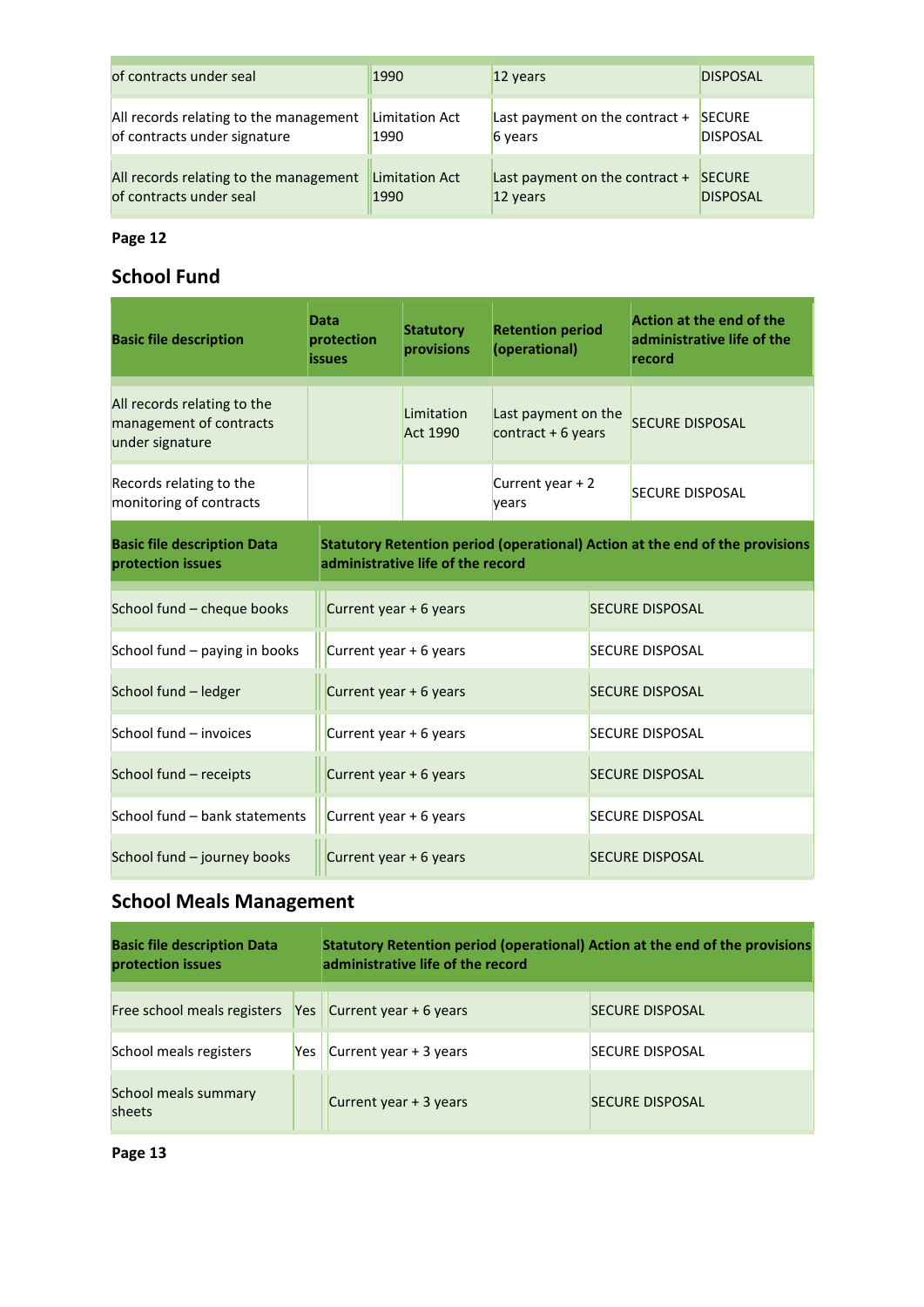#### **Property Management Property management**

| <b>Basic file description Data</b><br>protection issues | <b>Statutory Retention period (operational) Action at the end of the provisions</b><br>administrative life of the record                            |                                  |
|---------------------------------------------------------|-----------------------------------------------------------------------------------------------------------------------------------------------------|----------------------------------|
| Title deeds of properties<br>belonging to the school    | PERMANENT These should follow the property unless the property<br>has been registered with the Land Registry                                        |                                  |
| Plans of property<br>belonging to the school            | These should be retained whilst the building belongs to the school<br>and should be passed onto any new owners if the building is leased<br>or sold |                                  |
| Leases of property leased<br>by or to the school        | Expiry of lease $+6$ years                                                                                                                          | <b>SECURE</b><br><b>DISPOSAL</b> |
| Records relating to the<br>letting of school premises   | Current financial year + 6 years                                                                                                                    | <b>SECURE</b><br><b>DISPOSAL</b> |

#### **Maintenance**

**Basic file description Data protection issues Statutory Retention period Action at the end of the provisions (operational) administrative life of the record** 

| All records relating to the maintenance of the school carried out by<br><b>contractors</b>                               | Current year + 6 SECURE<br>years | <b>DISPOSAL</b> |
|--------------------------------------------------------------------------------------------------------------------------|----------------------------------|-----------------|
| All records relating to the maintenance of the school carried out by school<br>employees including maintenance log books | Current year + 6 SECURE<br>vears | <b>DISPOSAL</b> |

**Page 14** 

## Pupil Management

#### **Pupils Educational Record**

| <b>Basic file description</b><br><b>Data protection</b>                                           |     | administrative life of the                                                                                                                                | Statutory provisions Retention period (operational) Action at the end of the |                                                                                         |
|---------------------------------------------------------------------------------------------------|-----|-----------------------------------------------------------------------------------------------------------------------------------------------------------|------------------------------------------------------------------------------|-----------------------------------------------------------------------------------------|
| <b>issues</b>                                                                                     |     | record                                                                                                                                                    |                                                                              |                                                                                         |
| Pupil's Educational<br>Record required by<br>Information)<br>(England)<br><b>Regulations 2005</b> |     | <b>The Education (Pupil</b><br>Information) (England)<br>The Education (Pupil Yes Regulations 2005 SI 2005 No<br>1437; Limitation Act 1980<br>(Section 2) | Date of Birth of the pupil + 25 years                                        | <b>SECURE</b><br><b>DISPOSAL</b>                                                        |
| <b>Examination results</b><br>$-$ pupil copies<br>(public)                                        | Yes |                                                                                                                                                           | This information should be added<br>to the pupil file                        | All uncollected<br>certificates<br>should be<br>returned to the<br>examination<br>board |
| <b>Examination results</b>                                                                        | Yes |                                                                                                                                                           | This information should be added                                             |                                                                                         |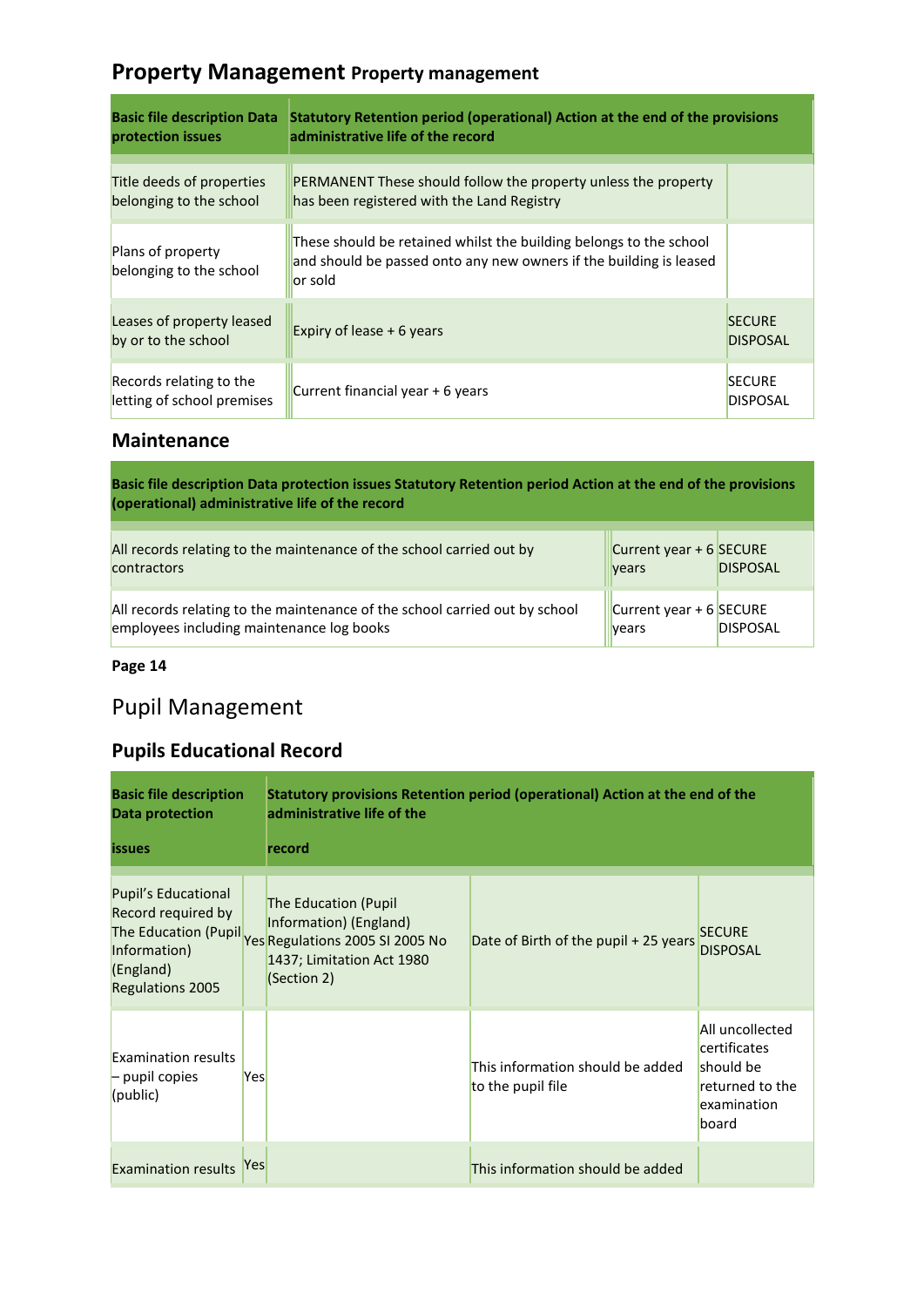| - pupil copies<br>(internal)                                  |                                                                                                                                                                                                                                                                            | to the pupil file                                                                                                                                                                                                                                             |                                                                  |
|---------------------------------------------------------------|----------------------------------------------------------------------------------------------------------------------------------------------------------------------------------------------------------------------------------------------------------------------------|---------------------------------------------------------------------------------------------------------------------------------------------------------------------------------------------------------------------------------------------------------------|------------------------------------------------------------------|
| Child protection<br>linformation held on Yes<br>pupil file    | Keeping children safe in<br>education Statutory guidance<br>for schools and colleges March<br>2015; Working together to<br>safeguard children. A guide to<br>inter-agency working to<br>safeguard and promote the<br>welfare of children March 2015                        | If any records relating to child<br>protection issues are placed on the<br>pupil file, it should be in a sealed<br>envelope and then retained for the records MUST be<br>same period of time as the pupil<br><b>file</b>                                      | <b>SECURE</b><br>DISPOSAL - these<br>shredded                    |
| Child protection<br>information held in Yes<br>separate files | Keeping children safe in<br>education Statutory guidance<br>for schools and colleges March<br>2015; Working together to<br>safeguard children. A guide to<br>inter-agency working to<br>safeguard and promote the<br>welfare of children March 2015 Social Services record | DOB of the child $+25$ years then<br><b>REVIEW This retention period was</b><br>agreed in consultation with the<br>Safeguarding Children Group on<br>the understanding that the<br>principal copy of this information<br>will be found on the Local Authority | <b>SECURE</b><br>DISPOSAL - these<br>records MUST be<br>shredded |

#### **Attendance**

| protection                                          | Basic file description Data Statutory provisions Retention period (operational) Action at the end of the<br>administrative life of the        |                                                                                                                                      |                                  |
|-----------------------------------------------------|-----------------------------------------------------------------------------------------------------------------------------------------------|--------------------------------------------------------------------------------------------------------------------------------------|----------------------------------|
| <b>issues</b>                                       | record                                                                                                                                        |                                                                                                                                      |                                  |
| Attendance registers                                | School attendance: Departmental<br>Yes advice for maintained schools,<br>academies, independent schools and<br>local authorities October 2014 | Every entry in the attendance<br>register must be preserved for a<br>period of 3 years after the date<br>on which the entry was made | <b>SECURE</b><br><b>DISPOSAL</b> |
| Correspondence<br>relating to authorised<br>absence | <b>Education Act 1996 Section 7</b>                                                                                                           | Current academic year + 2 years                                                                                                      | <b>SECURE</b><br><b>DISPOSAL</b> |

## **Special Educational Needs**

| <b>Basic file description Data protection</b><br><b>issues</b>                                                                            |     | Statutory provisions Retention period (operational) Action at the<br>end of the administrative life of the<br>record |                             |                                                                                                 |
|-------------------------------------------------------------------------------------------------------------------------------------------|-----|----------------------------------------------------------------------------------------------------------------------|-----------------------------|-------------------------------------------------------------------------------------------------|
| Special Educational Need files, reviews                                                                                                   | Yes | Limitation Act 1980 (Section                                                                                         | Date of Birth               |                                                                                                 |
| and Individual Education Plans                                                                                                            |     | $\mathbf{2}$                                                                                                         | of the pupil<br>$+25$ years | <b>REVIEW</b>                                                                                   |
| Statement maintained under section<br>234 of the Education Act 1990 and any Yes Educational Needs and<br>amendments made to the statement |     | <b>Education Act 1996 Special</b><br>Disability Act 2001 Section 1                                                   | $+25$ years                 | Date of Birth SECURE DISPOSAL<br>of the pupil unless the document is<br>subject to a legal hold |
| Advice and information provided to<br>parents regarding educational needs                                                                 |     | Yes Special Educational Needs<br>and Disability Act 2001                                                             |                             | Date of Birth SECURE DISPOSAL<br>of the pupil unless the document is                            |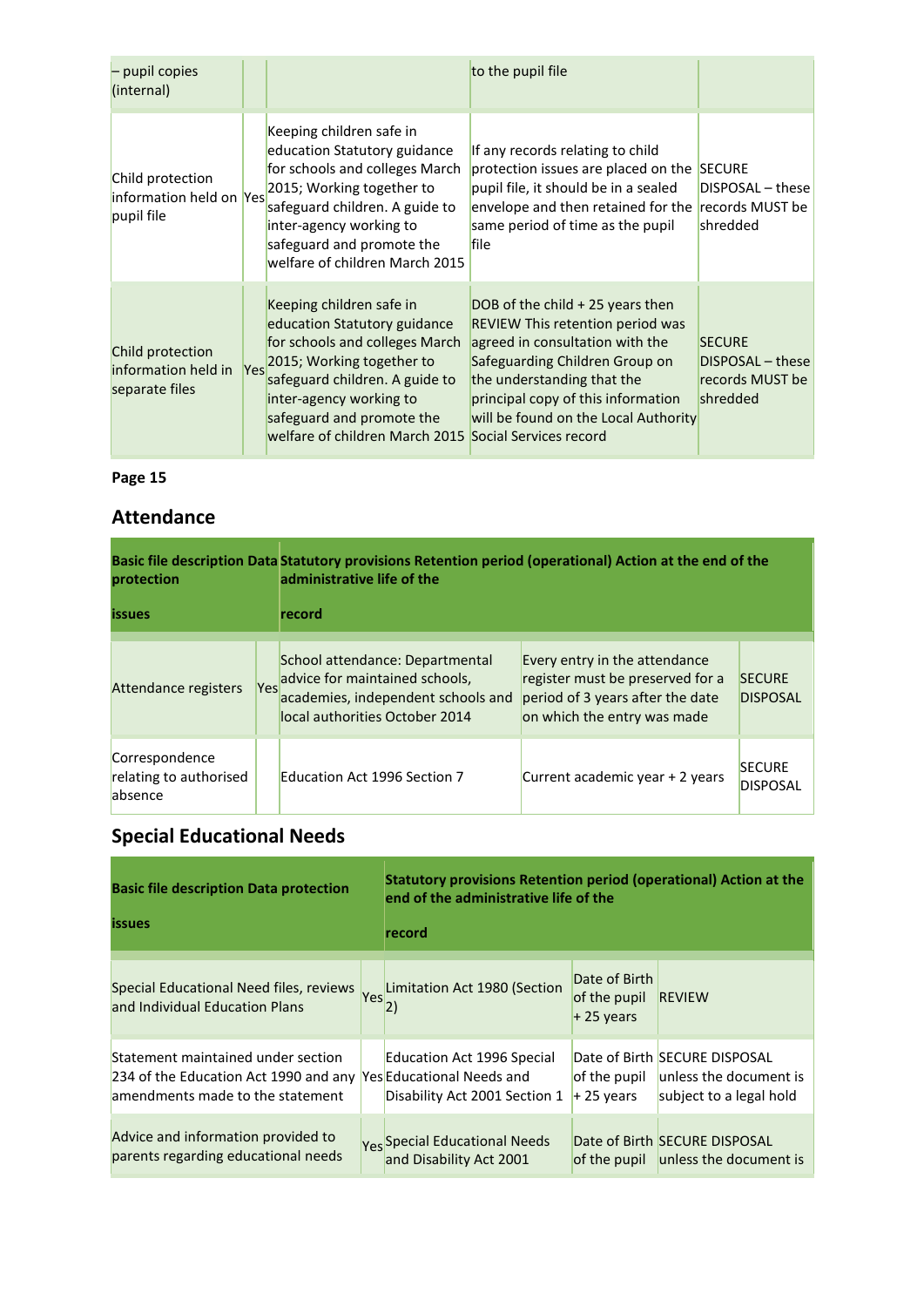|                        | Section 2                                                              | $+25$ years | subject to a legal hold                                                                         |
|------------------------|------------------------------------------------------------------------|-------------|-------------------------------------------------------------------------------------------------|
| Accessibility strategy | Special Educational Needs<br>Yes and Disability Act 2001<br>Section 14 | $+25$ vears | Date of Birth SECURE DISPOSAL<br>of the pupil unless the document is<br>subject to a legal hold |

## **Curriculum Management Statistics and management information**

| <b>Basic file description Data</b><br>protection issues |     | Statutory provisions Retention period (operational) Action at the end of<br>the administrative life of the<br>record |                        |
|---------------------------------------------------------|-----|----------------------------------------------------------------------------------------------------------------------|------------------------|
| Curriculum returns                                      |     | Current year + 3 years                                                                                               | <b>SECURE DISPOSAL</b> |
| <b>Examination results (schools</b><br>copy)            |     | Yes Current year + 6 years                                                                                           | <b>SECURE DISPOSAL</b> |
| - SATS records                                          | Yes |                                                                                                                      |                        |
| Results                                                 |     |                                                                                                                      | <b>SECURE DISPOSAL</b> |
| - Examination Papers                                    |     | Until any appeals/validation process is complete                                                                     | <b>SECURE DISPOSAL</b> |
| <b>Published Admission Number</b><br>(PAN) Reports      |     | Yes Current year + 6 years                                                                                           | <b>SECURE DISPOSAL</b> |
| Value added and contextual<br>data                      |     | Yes Current year + 6 years                                                                                           | <b>SECURE DISPOSAL</b> |
| Self evaluation forms                                   |     | Yes Current year + 6 years                                                                                           | <b>SECURE DISPOSAL</b> |

#### **Page 17**

## **Implementation of curriculum**

| Basic file description Data administrative life of the<br>protection issues | record                    | Statutory provisions Retention period (operational) Action at the end of the                                                        |  |  |  |  |
|-----------------------------------------------------------------------------|---------------------------|-------------------------------------------------------------------------------------------------------------------------------------|--|--|--|--|
| Schemes of work                                                             | Current year<br>$+1$ year |                                                                                                                                     |  |  |  |  |
| Timetable                                                                   | Current year<br>$+1$ year | It may be appropriate to review these records at the end of each<br>year and allocate a further retention period or SECURE DISPOSAL |  |  |  |  |
| <b>Class record books</b>                                                   | Current year<br>$+1$ year |                                                                                                                                     |  |  |  |  |
| Mark books                                                                  | Current year              |                                                                                                                                     |  |  |  |  |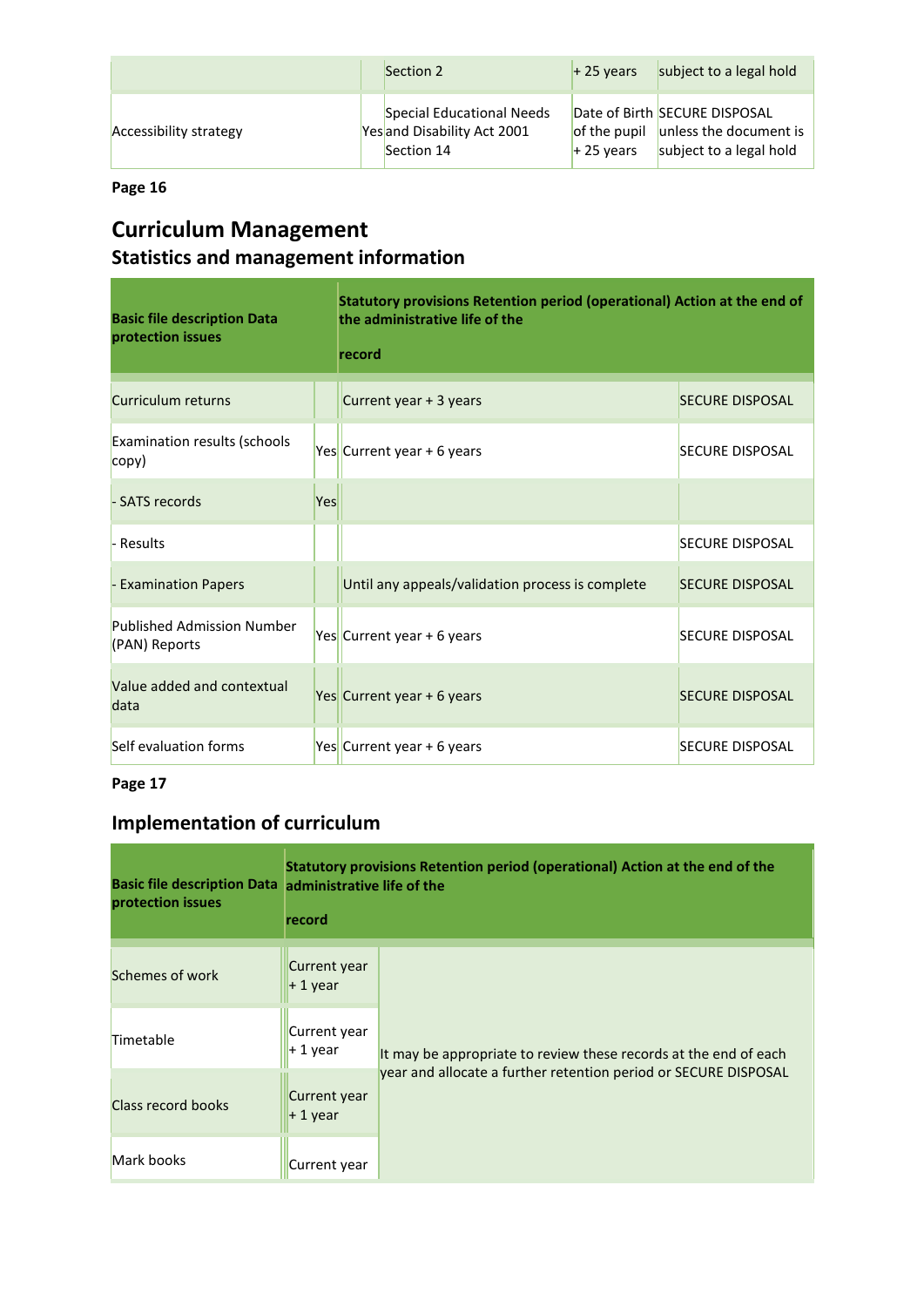|                        | $+1$ year                                           |
|------------------------|-----------------------------------------------------|
| Record of homework set | Current year<br>$+1$ year                           |
| Timetable              | Current year<br>$+1$ year                           |
| Pupils' work           | Current year<br><b>SECURE DISPOSAL</b><br>$+1$ year |

#### **Extra-Curricular Activities Educational Visits outside the classroom**

| <b>Basic file description Data</b><br>protection issues                                                     |     | Statutory provisions Retention period (operational) Action at the end of the<br>administrative life of the<br>record               |                                                                                                                                                                                                     |                                  |  |
|-------------------------------------------------------------------------------------------------------------|-----|------------------------------------------------------------------------------------------------------------------------------------|-----------------------------------------------------------------------------------------------------------------------------------------------------------------------------------------------------|----------------------------------|--|
| Records created by<br>schools to obtain<br>approval to run an<br>educational visit outside<br>the classroom |     | <b>Outdoor Education Advisers'</b><br><b>Panel National Guidance</b><br>http://oeapng.info specifically<br>Section 3 and Section 4 | Date of visit $+10$ years                                                                                                                                                                           | <b>SECURE</b><br><b>DISPOSAL</b> |  |
| Parental consent forms<br>for school trips where<br>there has been no major<br>incident                     | Yes |                                                                                                                                    | Conclusion of the trip                                                                                                                                                                              | <b>SECURE</b><br><b>DISPOSAL</b> |  |
| Parent permission slips<br>for school trips where<br>there has been a major<br>incident                     |     | Yes Limitation Act 1980 (Section 2)                                                                                                | DOB of the pupil involved in the<br>incident $+25$ years. The permissions<br>slips for all the pupils on the trip<br>need to be retained to show that the<br>rules had been followed for all pupils |                                  |  |

## **Walking Bus**

| <b>Basic file description</b>   |            | Statutory provisions Retention period (operational) Action at the end of the                                                                                                                                                                                  |                 |  |  |
|---------------------------------|------------|---------------------------------------------------------------------------------------------------------------------------------------------------------------------------------------------------------------------------------------------------------------|-----------------|--|--|
| <b>Data protection</b>          |            | administrative life of the                                                                                                                                                                                                                                    |                 |  |  |
| <b>issues</b>                   |            | record                                                                                                                                                                                                                                                        |                 |  |  |
| <b>Walking bus</b><br>registers | <b>Yes</b> | Date of register + 3 years This takes into account the fact that if there is an<br>incident requiring an accident report the register will be submitted with the SECURE<br>accident report and kept for the period of time required for accident<br>reporting | <b>DISPOSAL</b> |  |  |

**Page 19** 

**Family Liaison Officer and Home School Liaison assistants**